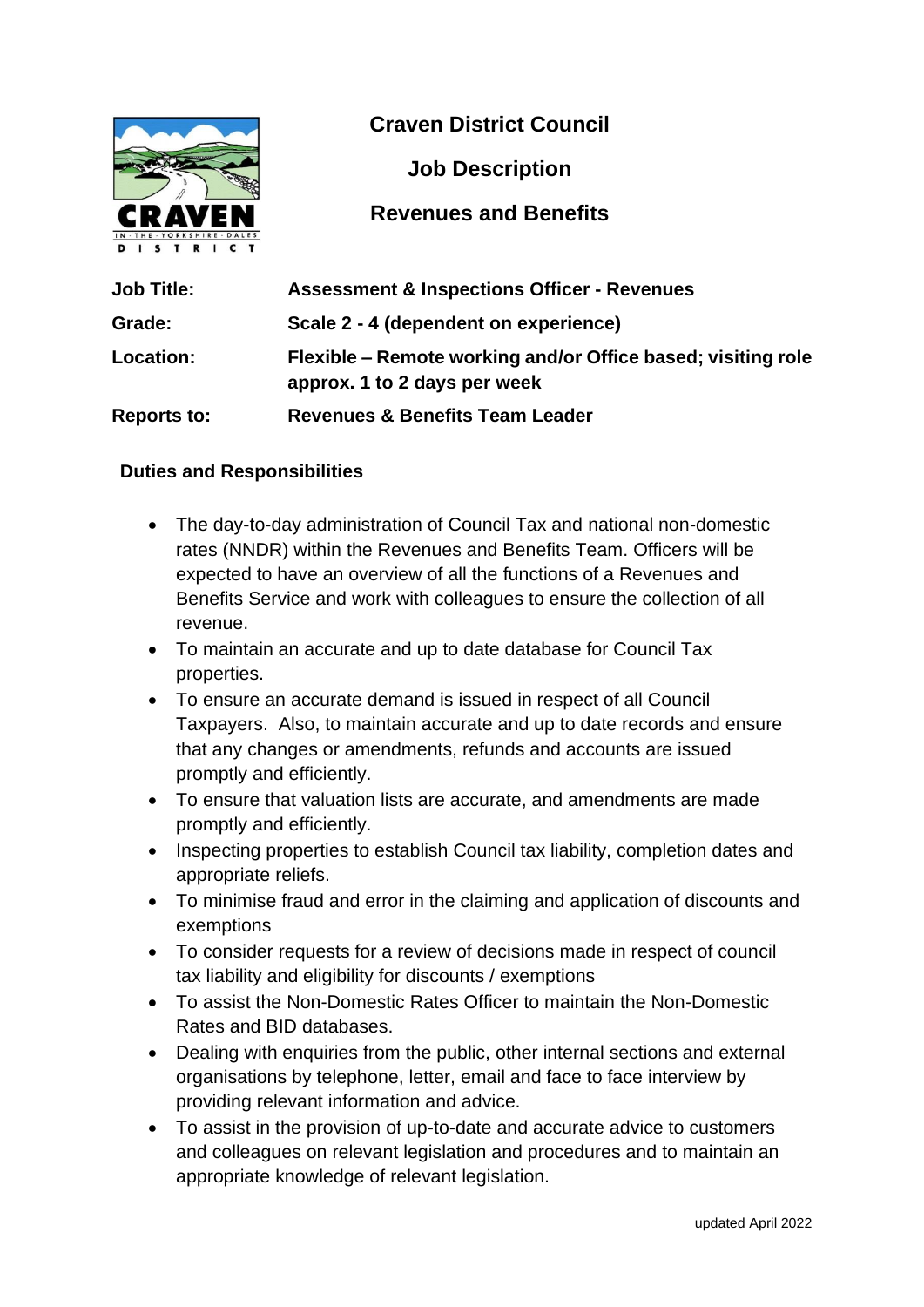- Organise individual workload and plan visits to ensure the most costeffective and efficient use of time, ensuring due regard to personal safety.
- To attend staff meetings and events as required.
- To undertake other duties which may arise or may be delegated from time to time, which are broadly consistent with the general functions and grading of this post
- To liaise with other sections within the Council and outside agencies as appropriate to ensure the effective day to day operation of local taxation work.
- Liaise with Valuation Office, solicitors, landlords, agents and other persons and organisations to assist in the processing of council tax accounts within the Data Protection statutory provisions and rules of confidentiality.
- Provide assistance to the Systems and Technical Team where required for example checking of accounts, testing of systems, provision of information.
- Council policies The post-holder must carry out his/her duties with full regard to the Council's current policies.

### **Appointment / Progression Criteria**

- Commencement on scale  $2 -$  this applies to new starters with little / no experience of Revenues & Benefits
- Appointment / Progression to scale 3 one years' experience carrying out all relevant decision making and system inputting within Benefits or Revenues.
- Appointment / Progression to scale 4 a total of 2 years' experience carrying out all relevant decision making and system inputting within Benefits and Revenues.

**The job description is not a definitive list of tasks. It is designed to give an overall view of the job it is not an indicator of the sole requirements of the work required. It is expected that you will use initiative and develop your own style to achieve the overall purpose. The precise responsibilities may change from time to time in line with the organisational requirements of the Council. Reasonable adjustments will be made to working arrangements to accommodate a person with a disability who would otherwise be prevented from undertaking the work.**